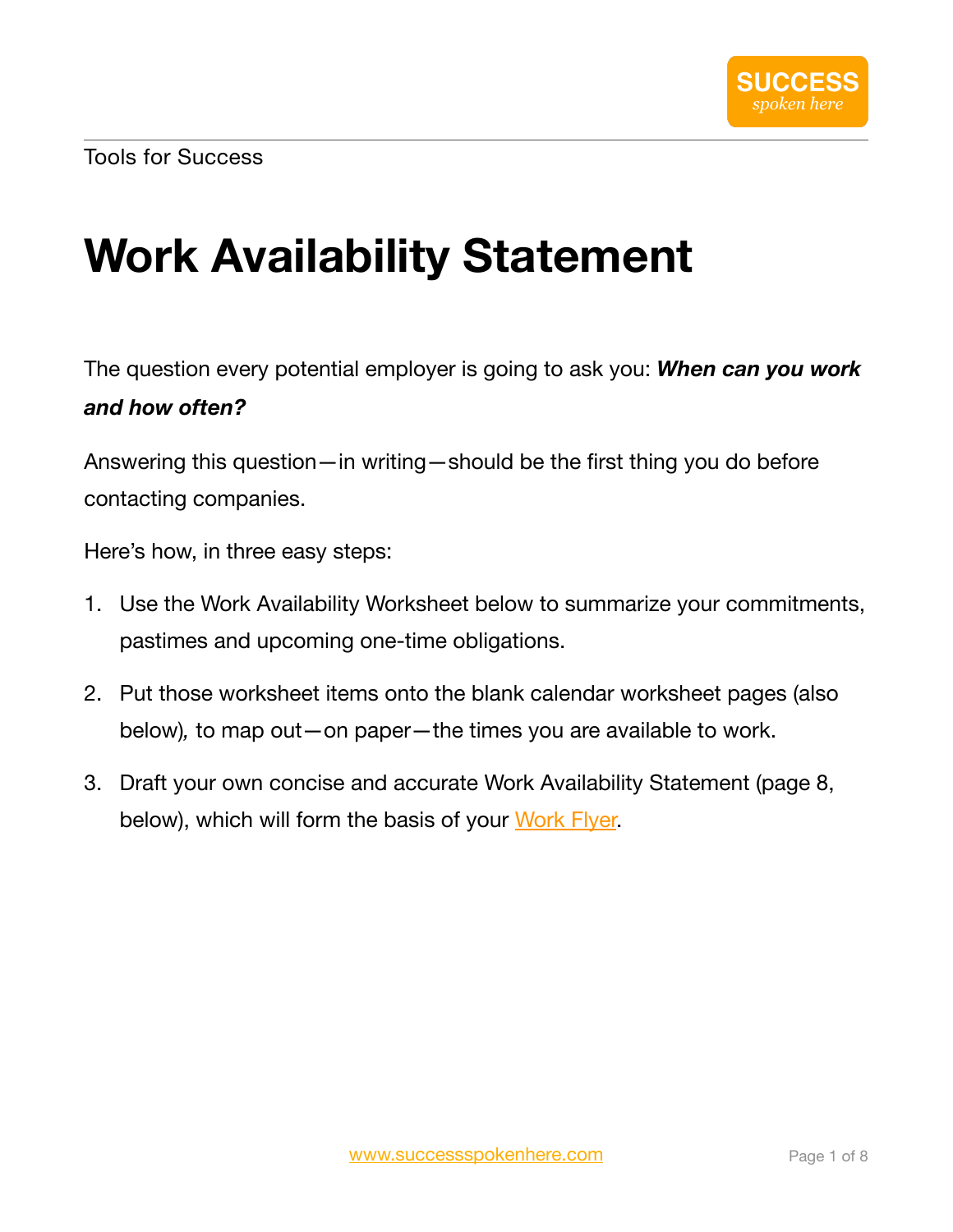## **Work Availability Worksheet—Example**

#### **Commitments**

School will be one obvious commitment, unless you are only looking for summertime work. Other obligations may include things like sports practices, games, matches and tournaments; music and dance practices and recitals; after-school tutoring; and, of course, homework.

| band practice Tuesday/Thursday afternoons, |  |
|--------------------------------------------|--|
| Friday night football games,               |  |
| 2 hours SAT prep on weekends, homework     |  |
|                                            |  |
|                                            |  |
|                                            |  |
|                                            |  |
|                                            |  |
| $D_{\alpha\alpha}$ timaan                  |  |

#### **Pastimes**

These should not only be your organized pursuits but also those informal activities that you would only give up reluctantly, including interests and hobbies.

| shopping with friends on weekends, |  |
|------------------------------------|--|
| reading,                           |  |
| video games,                       |  |
| jogging,                           |  |
| online yoga sessions               |  |
|                                    |  |
|                                    |  |
|                                    |  |

### **One-Time Obligations**

Longer periods in which you plan to be unavailable. These extended breaks may be things like a twoweek cross-country vacation your parents have planned for your family. Other foreseeable and important commitments should include things like band camps, sports training camps, and cheering retreats.

```
_____________________________________________________________________________________
family reunion trip at Perch Lake, 
\frac{1}{2}October 7-11
```
\_\_\_\_\_\_\_\_\_\_\_\_\_\_\_\_\_\_\_\_\_\_\_\_\_\_\_\_\_\_\_\_\_\_\_\_\_\_\_\_\_\_\_\_\_\_\_\_\_\_\_\_\_\_\_\_\_\_\_\_\_\_\_\_\_\_\_\_\_\_\_\_\_\_\_\_\_\_\_\_\_\_\_\_\_ \_\_\_\_\_\_\_\_\_\_\_\_\_\_\_\_\_\_\_\_\_\_\_\_\_\_\_\_\_\_\_\_\_\_\_\_\_\_\_\_\_\_\_\_\_\_\_\_\_\_\_\_\_\_\_\_\_\_\_\_\_\_\_\_\_\_\_\_\_\_\_\_\_\_\_\_\_\_\_\_\_\_\_\_\_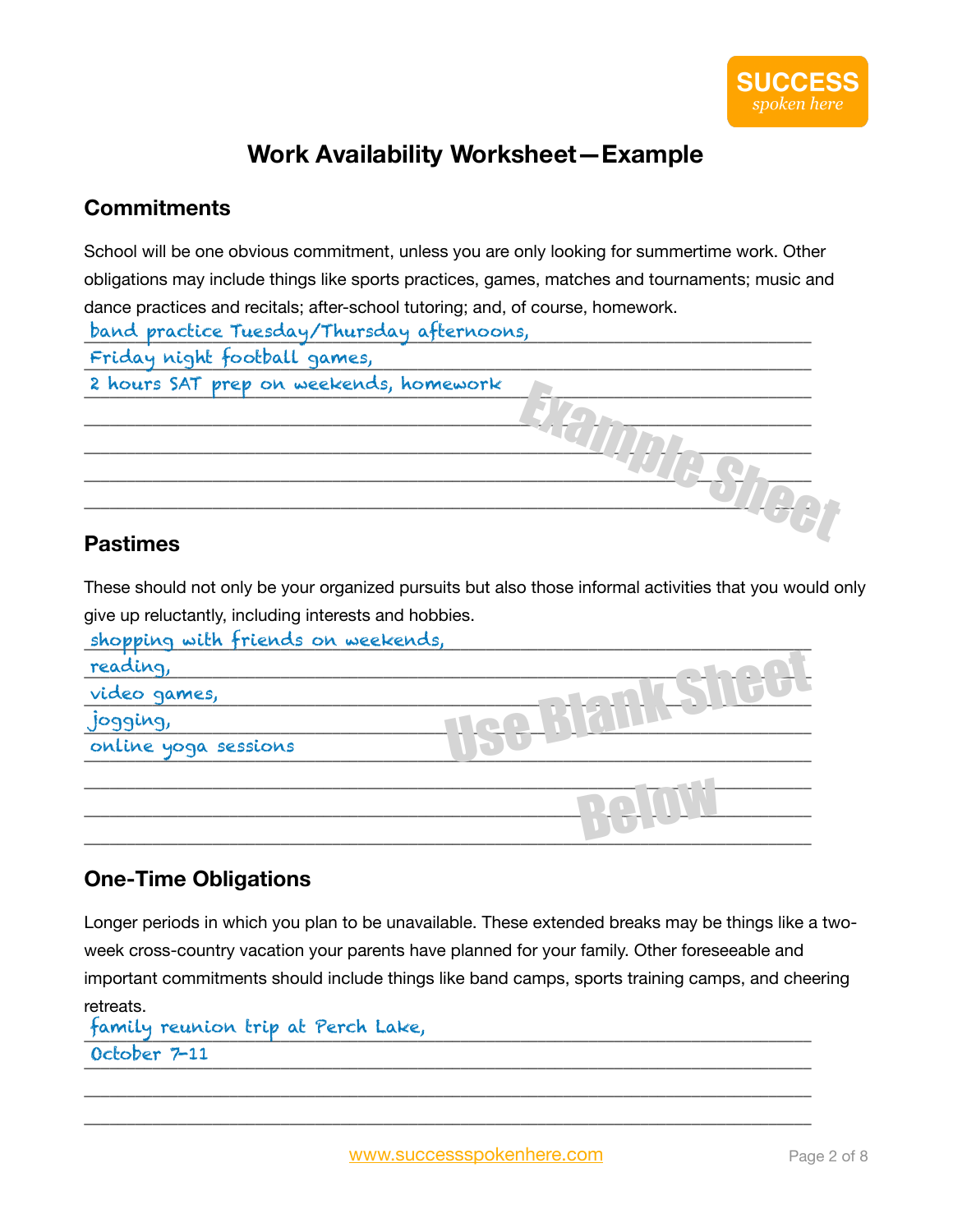

## **Work Availability Worksheet**

#### **Commitments**

School will be one obvious commitment, unless you are only looking for summertime work. Other obligations may include things like sports practices, games, matches and tournaments; music and dance practices and recitals; after-school tutoring; and, of course, homework.

### **Pastimes**

These should not only be your organized pursuits but also those informal activities that you would only give up reluctantly, including interests and hobbies.

### **One-Time Obligations**

Longer periods in which you plan to be unavailable. These extended breaks may be things like a twoweek cross-country vacation your parents have planned for your family. Other foreseeable and important commitments should include things like band camps, sports training camps, and cheering retreats.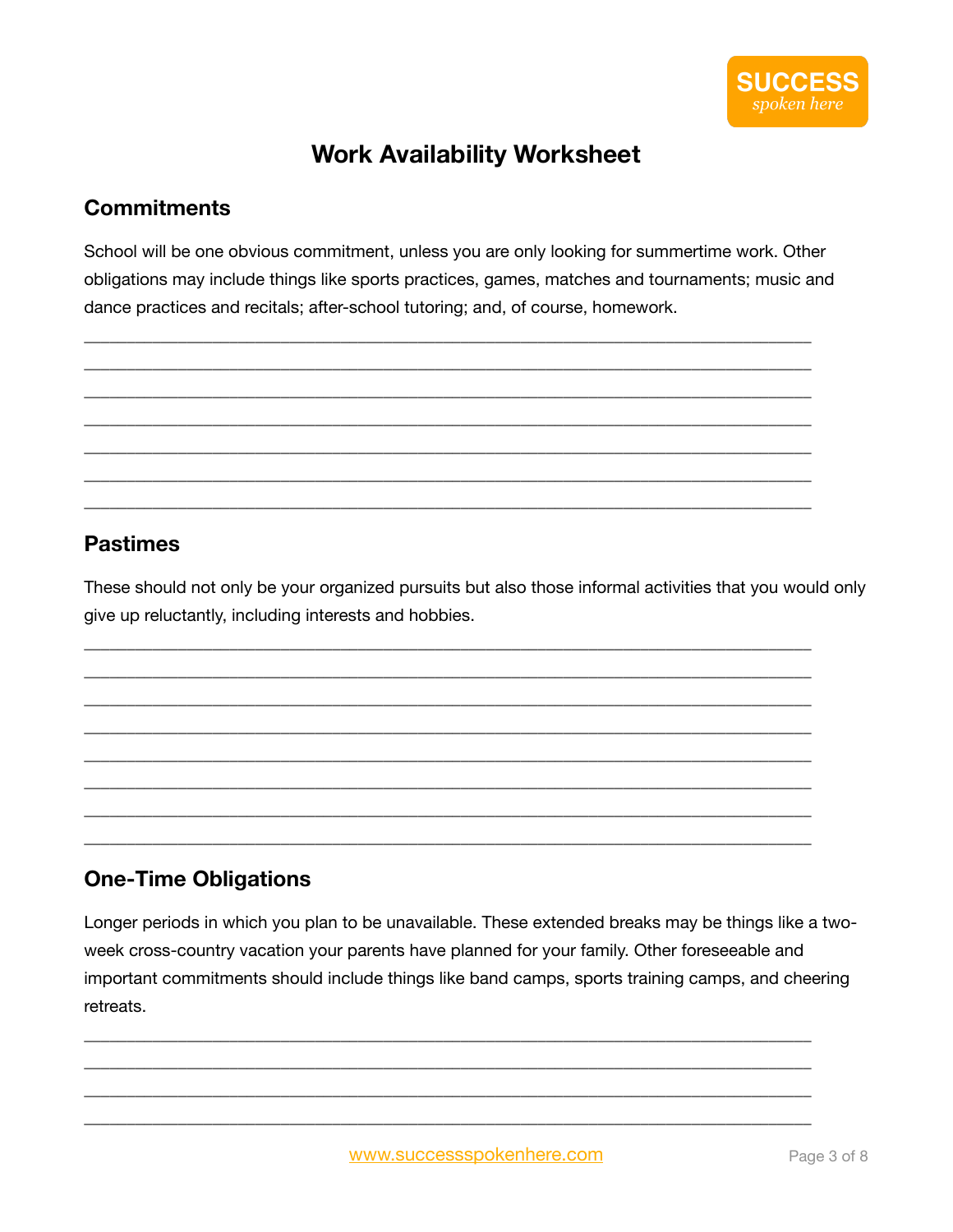Transfer the information you summarized above onto the calendars below.

## **Calendar Worksheet—Example**

## Month:\_\_\_\_\_\_\_\_\_\_\_\_\_\_\_\_\_\_\_\_\_\_\_\_\_\_\_\_\_\_ **OCTOBER**

| <b>SUN</b>                      | <b>MON</b>            | <b>TUES</b>   | <b>WEDS</b> | <b>THURS</b>         | <b>FRI</b>          | <b>SAT</b>                      |
|---------------------------------|-----------------------|---------------|-------------|----------------------|---------------------|---------------------------------|
|                                 |                       |               |             |                      | 1/<br>football game | SAT prep/<br>homework/<br>other |
| SAT prep/<br>homework/<br>other |                       | band practice |             | 7/ family<br>reunion | 8/family<br>reunion | 91 family<br>reunion            |
| 10/family<br>reunion            | 11/ family<br>reunion | band practice |             | band practice        | football game       | SAT prep/<br>homework/<br>other |
| SAT prep/<br>homework/<br>other |                       | band practice |             | band practice        | football game       | SAT prep/<br>homework/<br>other |
| SAT prep/<br>homework/<br>other |                       | band practice |             | band practice        | football game       | SAT prep/<br>homework/<br>other |
| 31/ Halloween                   |                       |               |             |                      |                     |                                 |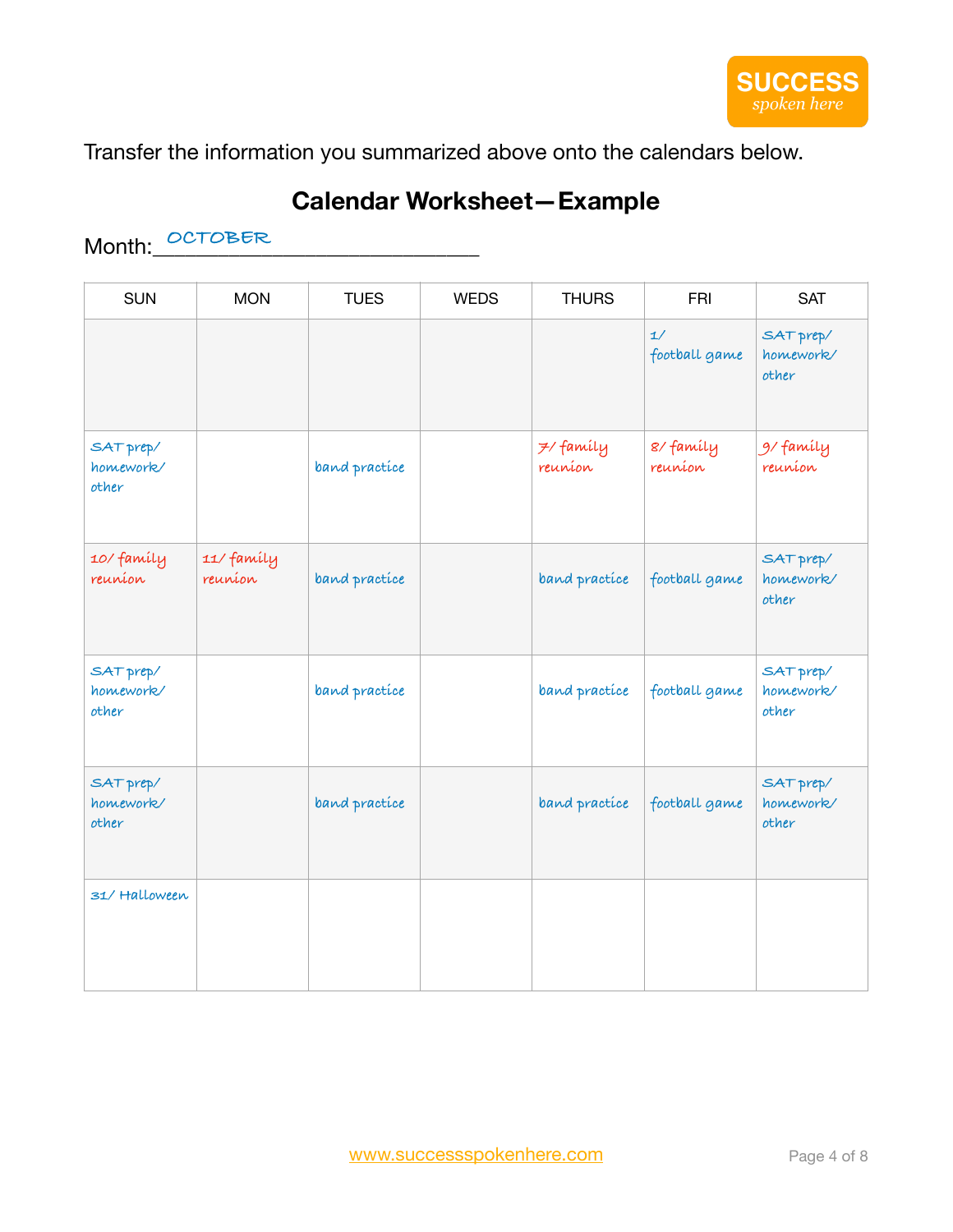

# **Calendar Worksheet (1 of 2)**

## Month:\_\_\_\_\_\_\_\_\_\_\_\_\_\_\_\_\_\_\_\_\_\_\_\_\_\_\_\_\_\_

| SUN | <b>MON</b> | <b>TUES</b> | WEDS | <b>THURS</b> | ${\sf FRI}$ | <b>SAT</b> |
|-----|------------|-------------|------|--------------|-------------|------------|
|     |            |             |      |              |             |            |
|     |            |             |      |              |             |            |
|     |            |             |      |              |             |            |
|     |            |             |      |              |             |            |
|     |            |             |      |              |             |            |
|     |            |             |      |              |             |            |
|     |            |             |      |              |             |            |
|     |            |             |      |              |             |            |
|     |            |             |      |              |             |            |
|     |            |             |      |              |             |            |
|     |            |             |      |              |             |            |
|     |            |             |      |              |             |            |
|     |            |             |      |              |             |            |
|     |            |             |      |              |             |            |
|     |            |             |      |              |             |            |
|     |            |             |      |              |             |            |
|     |            |             |      |              |             |            |
|     |            |             |      |              |             |            |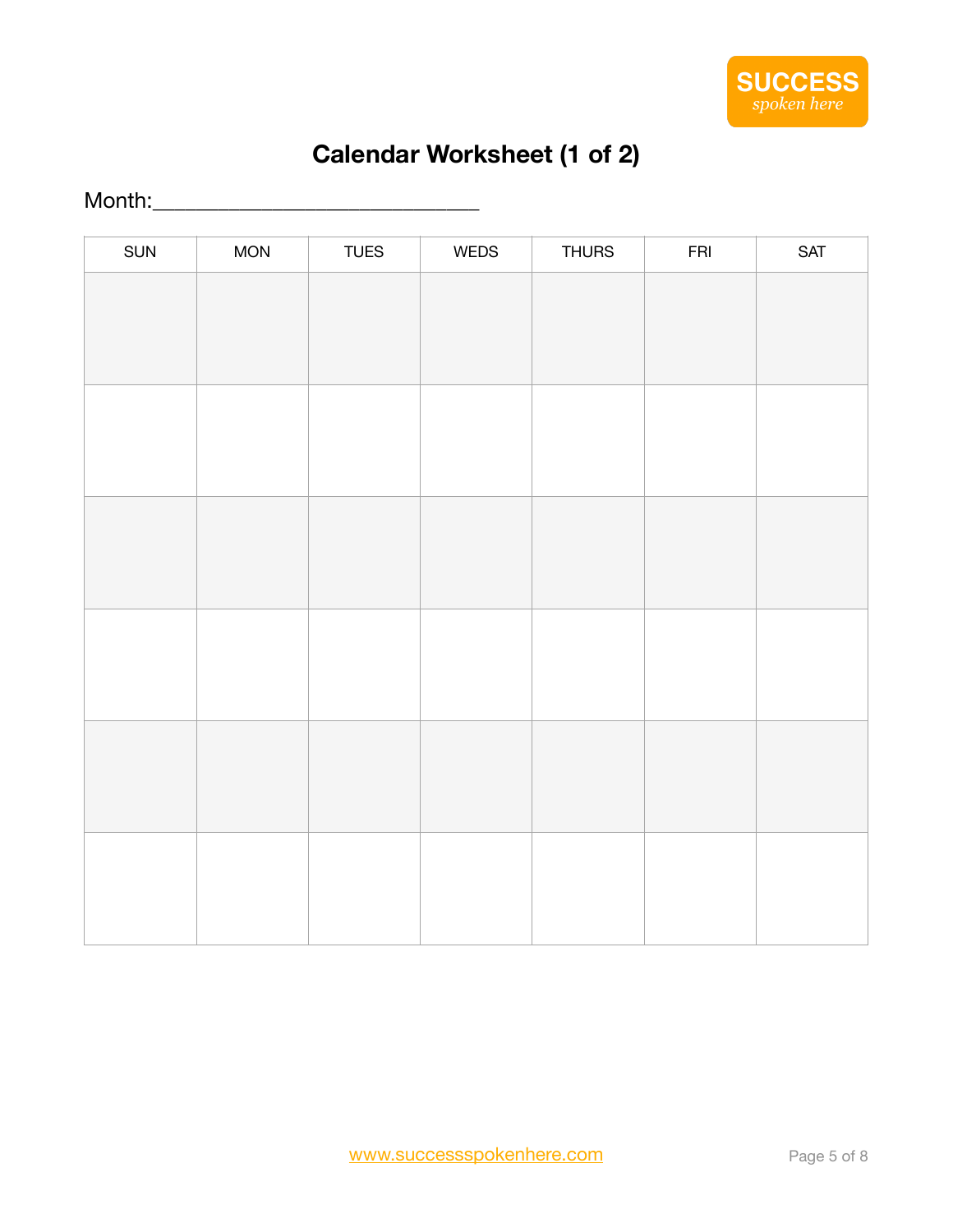

# **Calendar Worksheet (2 of 2)**

## Month:\_\_\_\_\_\_\_\_\_\_\_\_\_\_\_\_\_\_\_\_\_\_\_\_\_\_\_\_\_\_

| SUN | <b>MON</b> | <b>TUES</b> | WEDS | <b>THURS</b> | ${\sf FRI}$ | <b>SAT</b> |
|-----|------------|-------------|------|--------------|-------------|------------|
|     |            |             |      |              |             |            |
|     |            |             |      |              |             |            |
|     |            |             |      |              |             |            |
|     |            |             |      |              |             |            |
|     |            |             |      |              |             |            |
|     |            |             |      |              |             |            |
|     |            |             |      |              |             |            |
|     |            |             |      |              |             |            |
|     |            |             |      |              |             |            |
|     |            |             |      |              |             |            |
|     |            |             |      |              |             |            |
|     |            |             |      |              |             |            |
|     |            |             |      |              |             |            |
|     |            |             |      |              |             |            |
|     |            |             |      |              |             |            |
|     |            |             |      |              |             |            |
|     |            |             |      |              |             |            |
|     |            |             |      |              |             |            |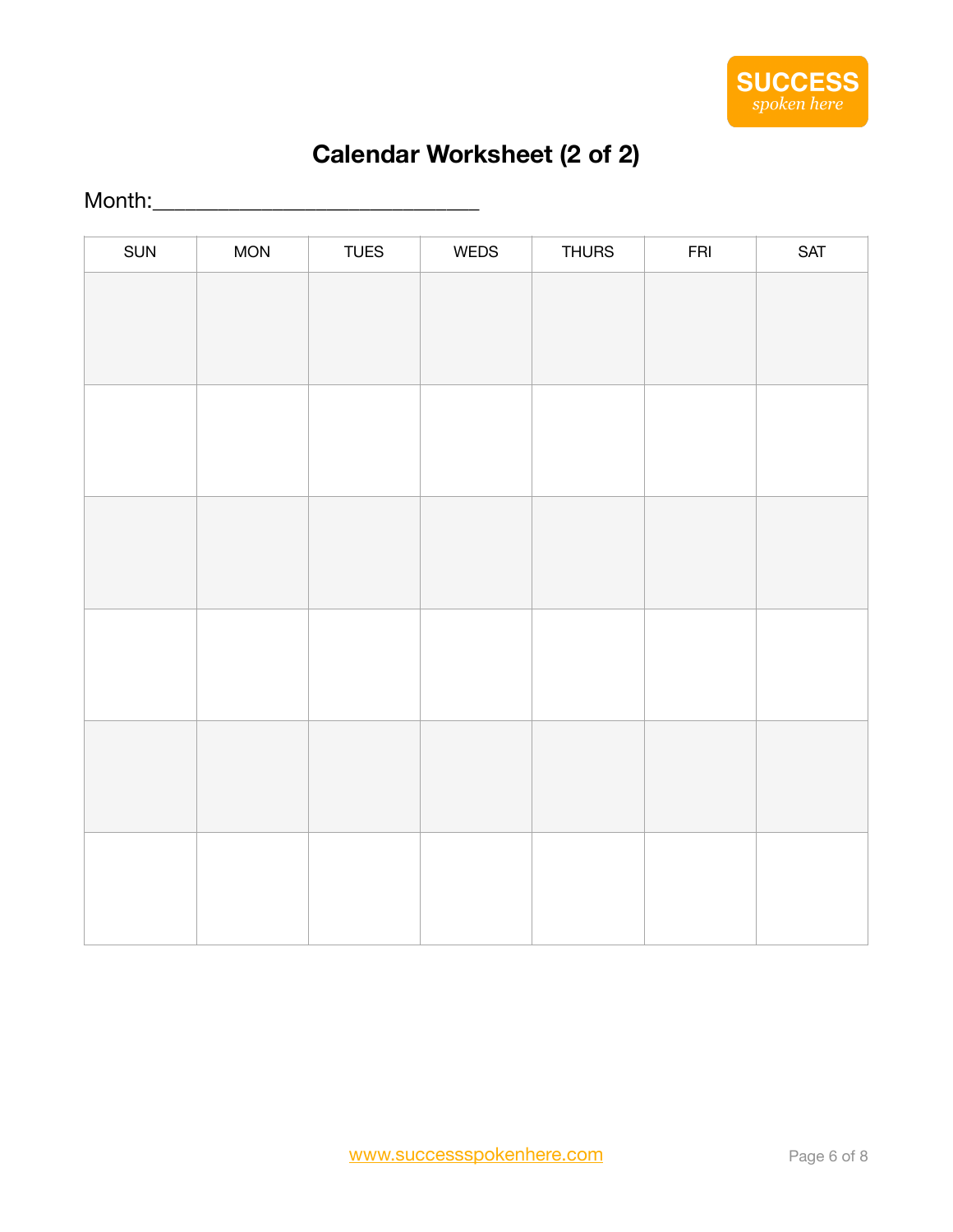### **Create Your Own** *Work Availability Statement*

Make it concise and accurate. Once you do, you will be ready to approach companies with confidence, knowing you can correctly and honestly answer their number one question. This information will form the basis of your Work Flyer.

## **Work Availability Statement — Example**

Between now and the new year I will be able to work the following hours:

- Mondays and Wednesdays 4:30 p.m.–9 p.m.
- Saturdays 8 a.m. 9 p.m. or Sundays noon-6 p.m. (if not scheduled Saturday)
- No Tuesdays, Thursdays, or Fridays (band practice) until football season ends, no later than after state championships, December 6
- After football season, available any day of the week up to three weekday shifts plus one weekend shift
- Not available October 7-11 because of a scheduled family vacation
- Not available Thanksgiving or Christmas days